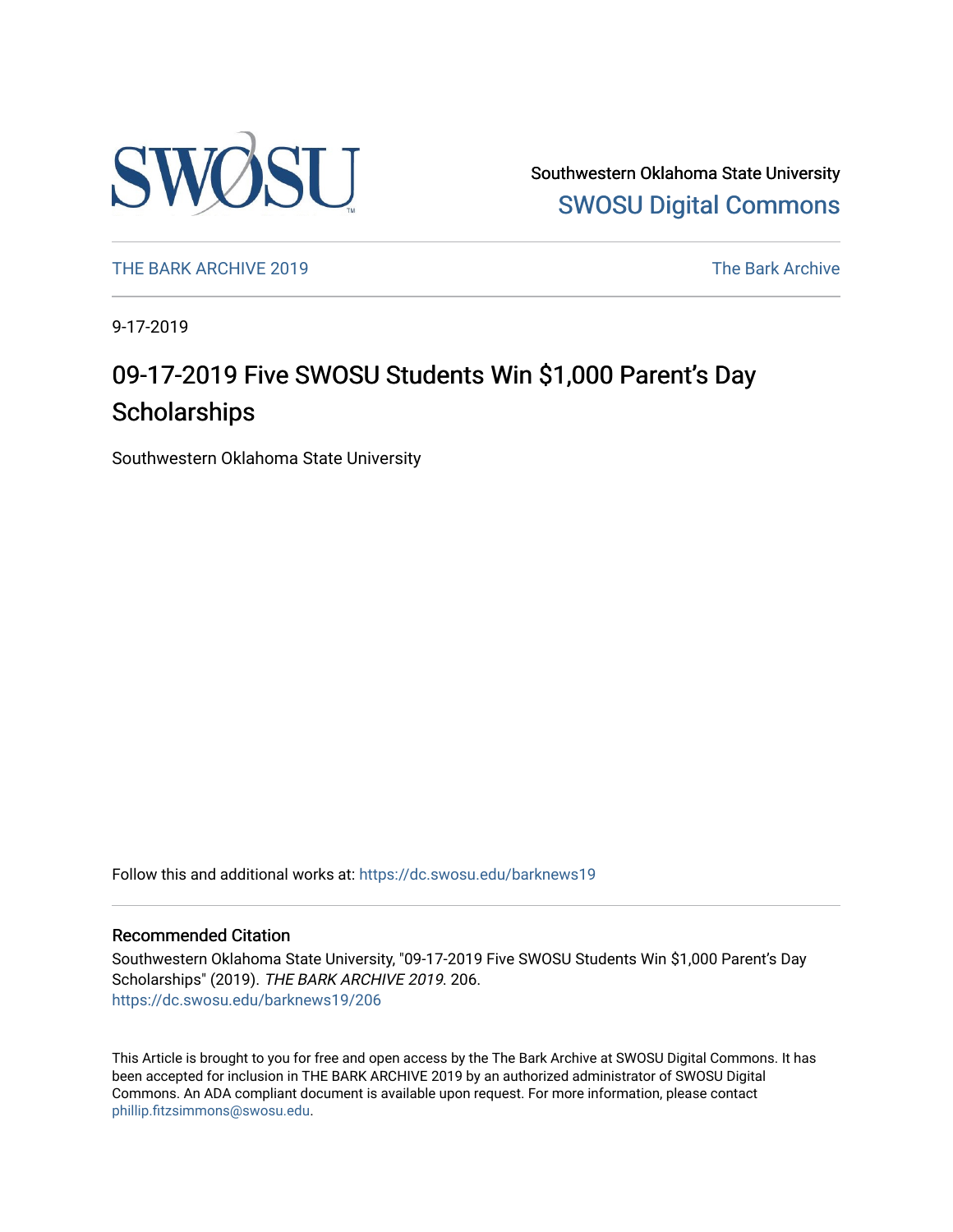

17 September, 2019

# **Five SWOSU Students Win \$1,000 Parent's Day Scholarships**

Five Southwestern Oklahoma State University students each won \$1,000 scholarships this past Saturday at Parents Day activities on the Weatherford campus.

Area businesses and the SWOSU Foundation worked together to make possible the scholarship giveaway. Students and their parents registered throughout the day at participating businesses.

Winners of the scholarships were:

- Kaylee Carter, Snyder, daughter of Jason and Mandy Carter, signed up at The Kloset  $\bullet$
- Rebekah Jordan, Thomas, daughter of Tena Jordan, signed up at Kelley Jewelers  $\bullet$
- Mason Bell, Sayre, daughter of Bryant and Christie Bell, signed up at Uptown MarketPlace
- Lauren Morrow, Tuttle, daughter of David Morrow, signed up at Comfort Inn  $\bullet$
- Julissa Martinez, Geary, daughter of Craig and Jessica Brushwood, signed up at Best Western Plus

| Academics                | $\triangleright$ |
|--------------------------|------------------|
| Administration           | $\mathsf D$      |
| Alumni and Foundation    | $\triangleright$ |
| Community                | $\triangleright$ |
| Events                   | D                |
| <b>Faculty and Staff</b> | $\triangleright$ |
| Miscellaneous            | $\triangleright$ |
| Sayre                    | D                |
| <b>Students</b>          | D                |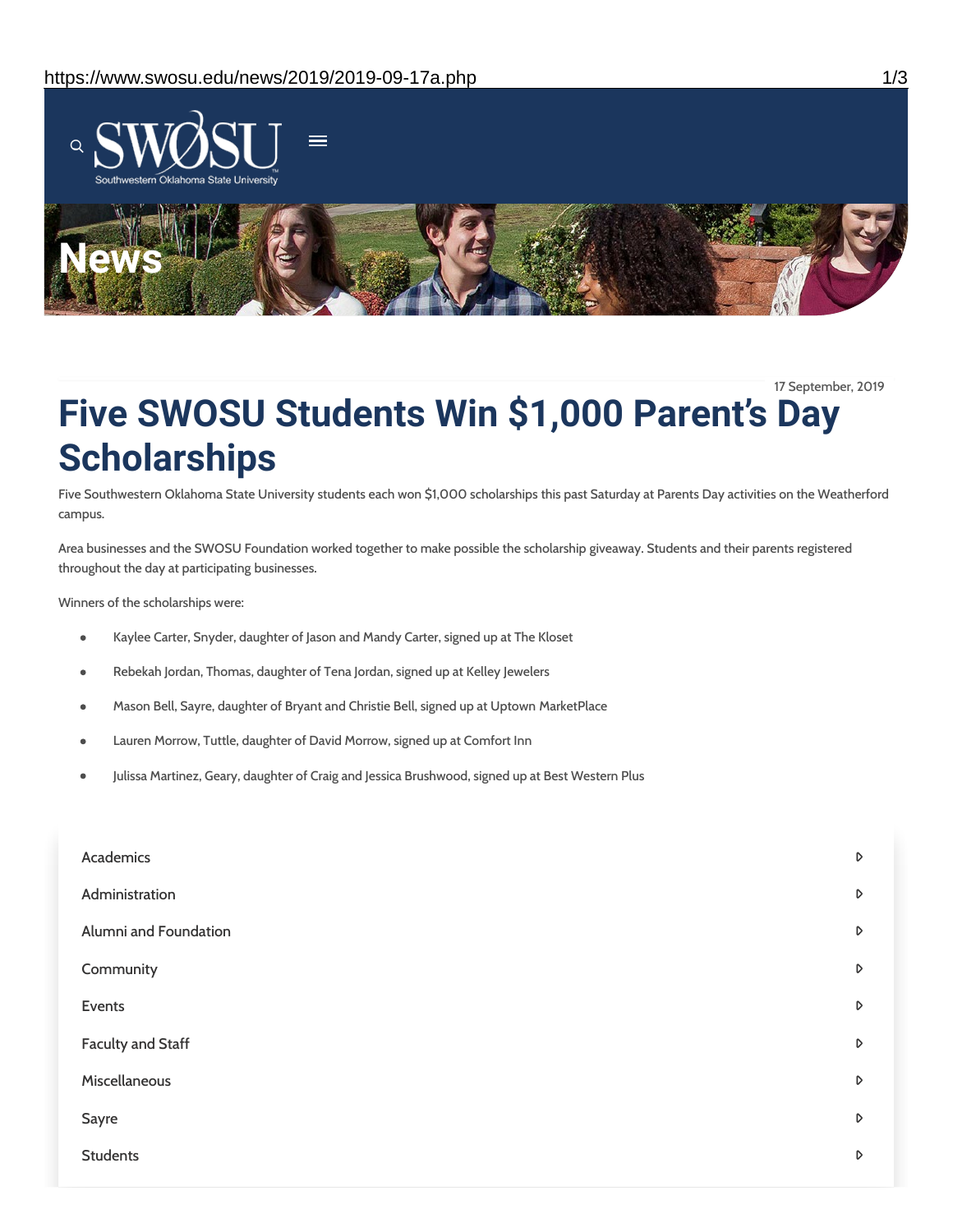| <b>Archive Links</b> |   |
|----------------------|---|
| 2018                 | D |
| 2019                 | D |
| 2020                 | D |
| Archive              | D |
|                      |   |



#### Weatherford Campus

100 Campus Drive Weatherford, OK 73096

#### Sayre Campus

409 E Mississippi Ave Sayre, OK 73662

### Connect to Us

fyoth

Contact [Information](https://www.swosu.edu/about/contact.php)

[University/Facility](https://www.swosu.edu/about/operating-hours.php) Hours

[Campus](https://map.concept3d.com/?id=768#!ct/10964,10214,10213,10212,10205,10204,10203,10202,10136,10129,10128,0,31226,10130,10201,10641,0) Map

Give to [SWOSU](https://standingfirmly.com/donate)

Shop [SWOSU](https://shopswosu.merchorders.com/)